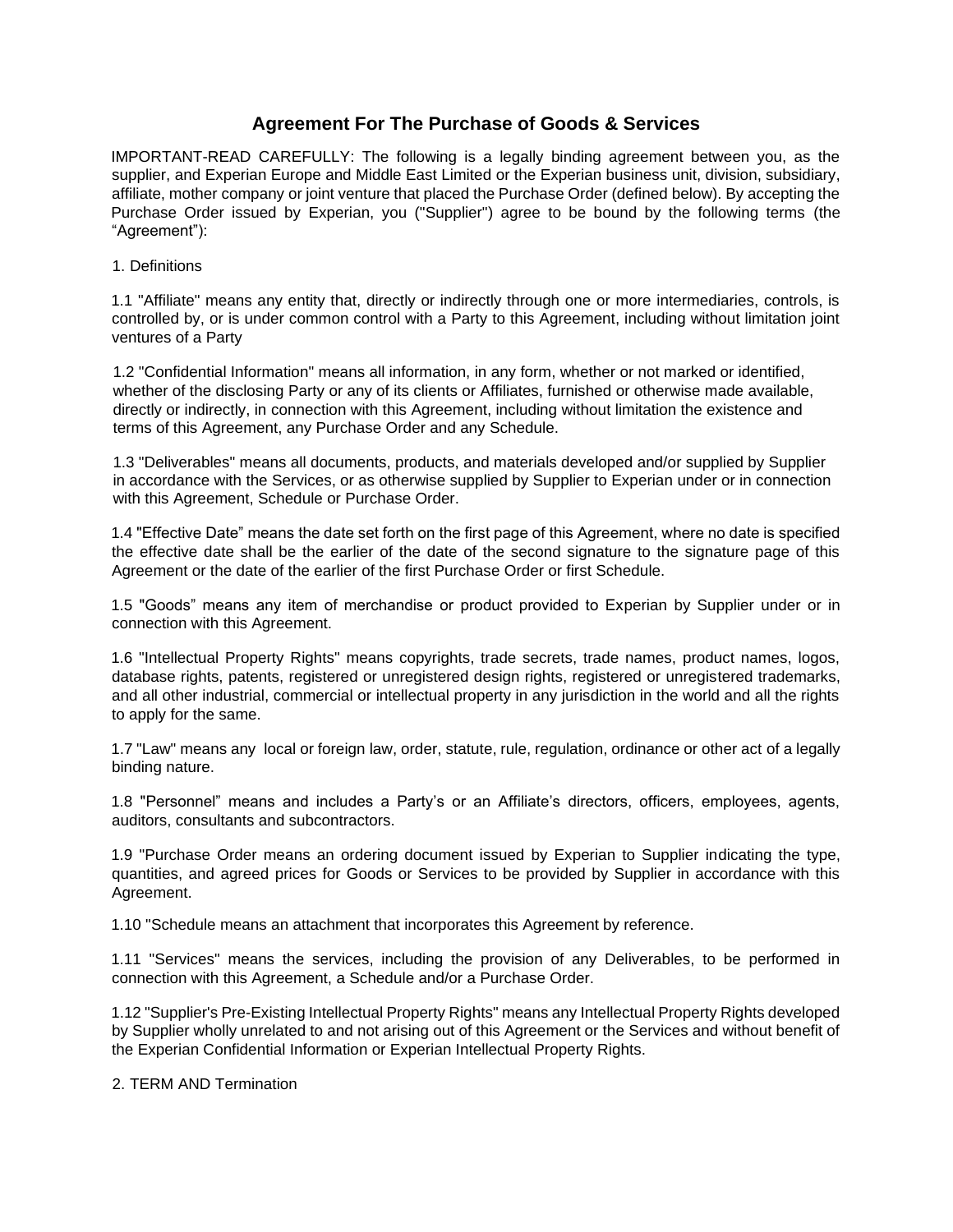2.1 The term of this Agreement shall commence upon the Effective Date hereof and continue until terminated pursuant to this Agreement.

2.2 Either Party may terminate this Agreement, any Schedule, or Purchase Order immediately without liability to the other and without prejudice to its other rights at any time by giving notice in writing to the other Party if:

2.2.1 The other Party is in material breach of any of the terms of this Agreement which is not capable of remedy or where remedial, has failed to remedy that breach within thirty (30) days of being notified in writing of it; or

2.2.2 The other Party's financial position has deteriorated to such an extent that in the reasonable opinion of the terminating Party its capability to adequately fulfill its obligations hereunder has been placed in jeopardy.

2.3 Experian shall be entitled to terminate any Schedule or Purchase Order hereunder upon reasonable prior written notice to Supplier.

2.4 Experian may cancel a Purchase Order at no charge prior to the receipt of the Goods by Experian or provision of Services.

2.5 No termination of this Agreement, or any Schedule or Purchase Order shall affect any rights, obligations, or liabilities of either Party which have accrued before. In the event of any termination of this Agreement, or any Schedule or Purchase Order, Experian's liability hereunder is limited to Goods and/or Services accepted prior to the date of termination.

2.6 Upon any termination of this Agreement, or any Schedule or Purchase Order, completion of the Services under the applicable Schedule, or the written request of Experian, Supplier shall immediately return or destroy, as Experian may direct in writing, all Confidential Information, materials, and other documentation written/created pursuant to this Agreement, including without limitation Experian credit cards, telephone cards, office or desk keys, security passes, software, computers, modems, diskettes, instruments, tools, or devices. If Experian terminates a Schedule pursuant to Section 2.2 above, then Experian will be entitled to receive a refund from Supplier of (i) any prepaid, but unused fees for Services; and (ii) all amounts paid by Experian pursuant to the Schedule on account of the Services or other goods furnished by Supplier to Experian in conjunction with such Services, that Experian is unable to utilize effectively or completely as a result of Supplier's failure to cure the breach.

#### 3.ORDERS, Delivery, and Acceptance

3.1 Supplier shall provide Goods or Services as described in a Schedule and/or Purchase Order. Supplier shall cause its Personnel to abide by the terms of this Agreement, including, but not limited to, the "Ethical Standards set forth in Section 13. Risk of loss and title to the Goods shall pass to Experian upon receipt.

3.2 Supplier will deliver all Goods to Experian's designated location, freight prepaid and added to Experian's invoice or as otherwise negotiated. All items are to be suitably boxed, wrapped, or coated so as to be protected against hazards of shipment, storage, and exposure and labeled to show the Purchase Order number and delivery contact name. Itemized packing slips showing the Purchase Order number shall accompany each delivery. Experian's count shall be conclusive in the absence of a packing slip.

3.3 Goods and Services shall be delivered within the mutually agreed upon delivery time, in conformance with this Agreement, Purchase Order, or Schedule. Experian shall have the right to inspect and test Goods within a reasonable time after delivery to Experian. If the Services are not performed to Experian's satisfaction or the Goods are not in conformance with the specifications or Purchase Order therefore, Experian shall notify Supplier within a reasonable amount of time and identify to Supplier the deficiency in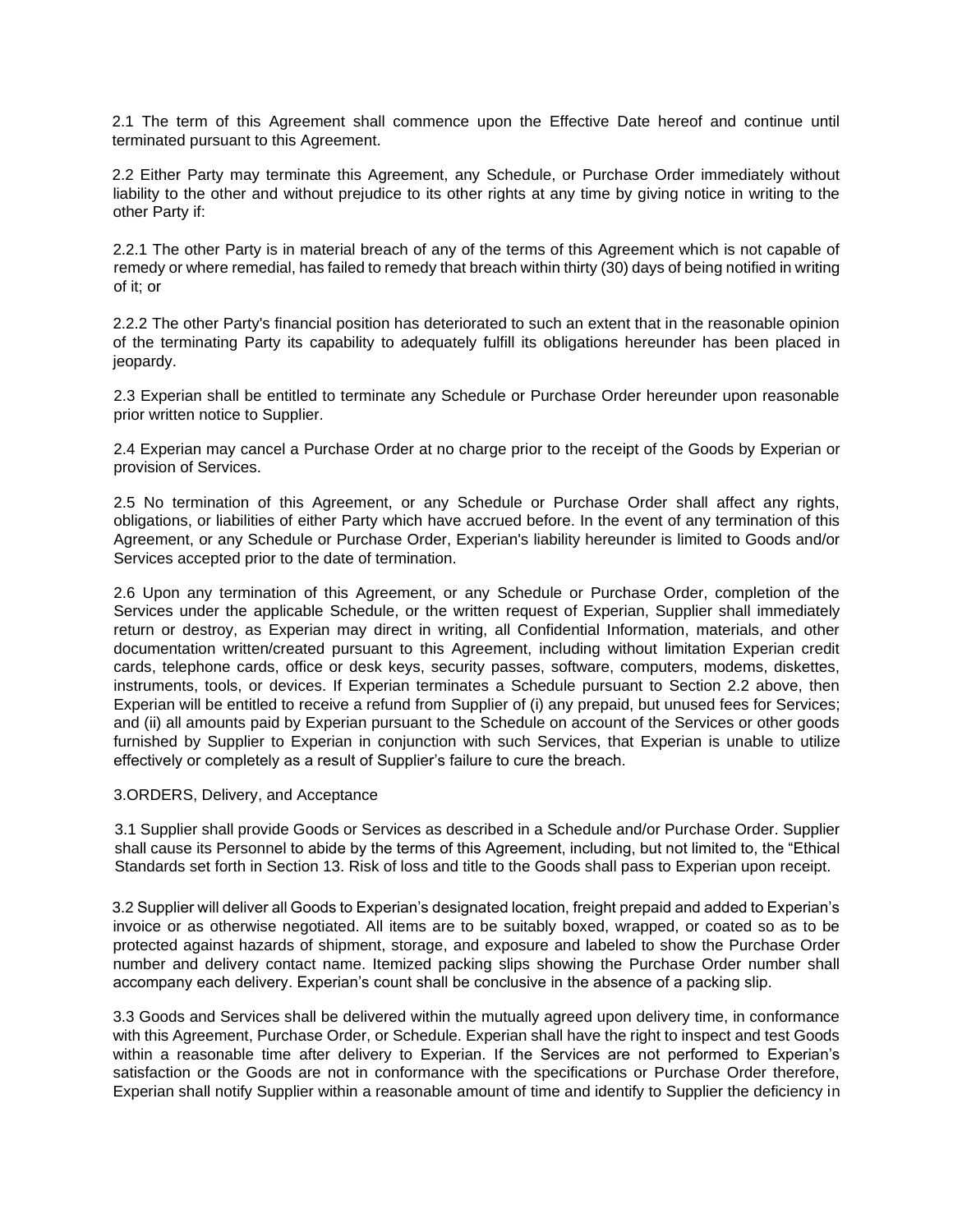Goods and/or Services. Supplier will use its best efforts to either correct and deliver to Experian, at Supplier's sole cost and as soon as practical following its receipt of notice, the corrected Goods and/or Services or credit the applicable invoice for the deficient Goods at Experian's sole preference. Neither payment for Goods or Services nor inspection shall constitute or imply acceptance of the Goods or Services and shall in no way impair the right of Experian to reject damaged, non-conforming or defective Goods or Services, or to avail itself of any other remedy to which it may be entitled.

#### 4. Payment

4.1 Supplier shall be compensated for the Goods or Services specifically set forth in a Purchase Order or Schedule. Said compensation shall be the entire compensation to which Supplier shall be entitled to hereunder, and neither Supplier nor Supplier's Personnel or any other person or entity retained by Supplier shall be entitled to receive any other compensation.

4.2 Supplier shall be solely responsible for and shall bear all costs and expenses incident to the performance of the Services, including but not limited to, all costs and expenses of any required drug screen(s), credit check(s) and/or any background investigation(s) and equipment, and all fees, licenses, bonds or taxes in connection with Supplier's costs of doing business. In connection with travel approved in writing by Experian, reasonable and necessary travel related expenses actually incurred in connection with the performance of the Services shall be reimbursed pursuant to Experian's travel policy available on demand from the Supplier.

4.3 Experian shall be entitled to any discounts for prompt payment or volume purchase customarily granted by Supplier. The cash discount period available to Experian shall run from the date of receipt of an invoice conforming to the instructions herein or receipt of the Goods at the agreed destination, whichever occurs last. Experian will be granted any price reductions applicable that occur after the Purchase Order has been issued and before the Goods and/or Services are delivered.

4.4 Supplier shall submit its invoices to Experian upon completion of the Services and/or delivery and acceptance (if applicable) of the Goods. Supplier shall submit its invoices to The Sir John Peace Building Experian Way, Ng2 Business Park, Nottingham, NG80 1ZZ or electronically to [accountspayable@experian.com.](mailto:accountspayable@experian.com) Payment for Goods and Services shall be due forty-five (45) days from receipt of a correct invoice therefore. For the avoidance of doubt, if Supplier does not include in such invoice a Purchase Order number, a unique invoice number, a description sufficient to identify the Goods delivered or Services performed, and any other information reasonably requested by Experian, or if the amount invoiced is otherwise inaccurate, then such invoice will not be correct for the purpose of this section and Experian shall be under no obligation to pay the Supplier until the Supplier has provided such correct invoice. Experian reserves the right to deduct from or offset against any payment to Supplier all monies due or becoming due Experian from Supplier whether in connection with this Agreement or otherwise. Supplier shall maintain complete and accurate records relating to Supplier's invoicing under this Agreement.

4.5 The fees set forth in the Schedule or Purchase Order do not include taxes. Experian shall be responsible for and shall bear all applicable sales, use, excise, personal property and value added taxes, or taxes of a similar nature (excluding personal property taxes on items owned and used exclusively by Supplier and taxes based on Supplier's gross margin or net income which shall be borne by Supplier), imposed by any English, state, provincial, or local government, or other taxing authority on all items, goods and/or services being paid for by Experian to Supplier under this Agreement. The Parties shall cooperate with each other to minimize any applicable sales, use, value added, withholding or similar tax and, in connection therewith, the Parties shall provide each other with any relevant tax information as reasonably requested (including, without limitation, resale or exemption certificates, multi-state exemption certificates, value added tax numbers, information concerning the use of assets, materials and notices of assessments). Notwithstanding the foregoing, Supplier shall notify Experian within ninety (90) days of the applicable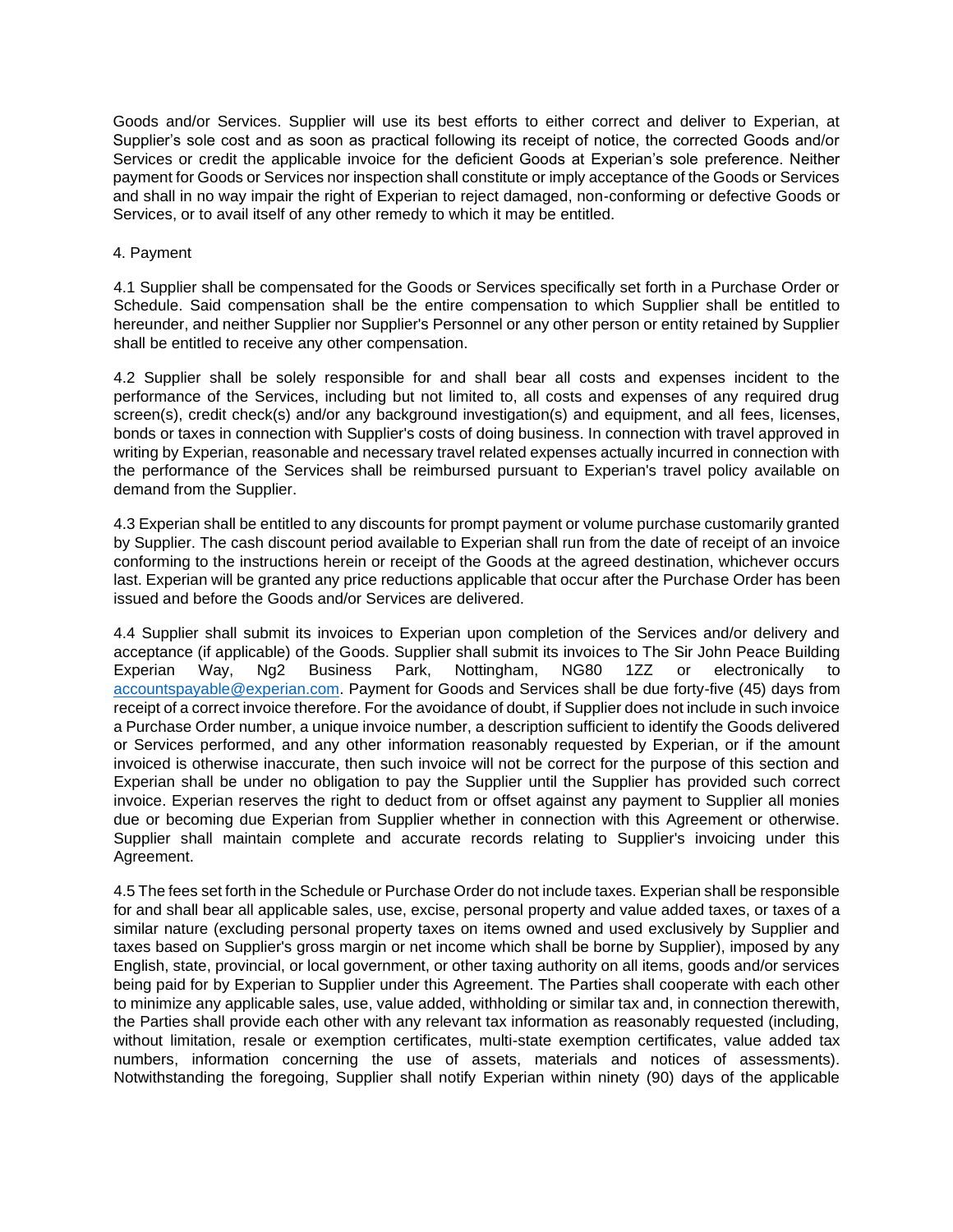invoice if taxes were improperly invoiced, thereafter Experian shall have no obligation to remit payment to Supplier for any taxes improperly invoiced by Supplier. Any stamp tax shall be paid by the Supplier.

### 5. Ownership, Rights AND GUARANTEES

5.1 All right, title and interest in and to all Deliverables and Intellectual Property Rights created during the performance of Services shall be and remain the sole and exclusive property of Experian. Immediately upon the creation of any Deliverables and/or Intellectual Property Rights created in the performance of the Services, Supplier shall disclose and deliver to Experian all information and data in its possession, power, or control necessary for a full understanding, application and, where applicable, registration of the Intellectual Property Right and/or Deliverable. In the event that Supplier creates any works of authorship, the Parties agree such woks of authorship shall be considered works made for hire under the copyright laws of England and Wales.

5.2 To the extent that any of the rights described above do not vest in Experian by operation of law or under this Agreement, Supplier shall assign and, upon their authorship or creation, expressly and automatically assigns all present and future Deliverable and/or Intellectual Property Rights created during the performance of the Services. Supplier releases any and all rights it may have in such Deliverables and/or Intellectual Property Rights, now or in the future. Supplier shall render to Experian, at Experian's sole cost and expense, any and all assistance required to effectuate and protect Experian's ownership rights provided herein. Supplier irrevocably waives any and all moral rights or any rights to similar effect in any country or at common law that Supplier may have with respect to the Intellectual Property Rights to the extent those rights have not been assigned above.

5.3 Supplier shall retain all ownership rights to Supplier Pre-Existing Intellectual Property Rights. To the extent that any Supplier Pre-Existing Intellectual Property Rights are contained in any Deliverable or used in connection with the Services, Supplier hereby grants Experian an irrevocable, non-exclusive, worldwide, perpetual, fully paid up license to use the Supplier Pre-Existing Intellectual Property Rights included in any Deliverable or Service provided to Experian in order to achieve the intended benefit of the Service or Deliverable so provided.

5.4 All property of Experian and/or its Affiliates, and all rights in Experian's and/or its Affiliates' Intellectual Property Rights, including Confidential Information, shall be and remain the property of Experian and/or its Affiliates and Supplier has not and shall not be deemed to have acquired any license, right or interest therein. Supplier shall:

5.4.1 use any such property or Intellectual Property Rights only as authorized in advance in writing for the specified purposes that Experian authorizes and no other purposes whatsoever; and

5.4.2 keep such property in good order and condition and Supplier shall be solely responsible for any loss or damage to the Experian property while in the possession or control of Supplier; and return the property to Experian or otherwise dispose of it as directed by Experian.

5.5 Supplier shall transfer to Experian any guarantee or similar rights given by any manufacturer or supplier from whom it acquires the Goods. To the extent that such guarantee or similar rights are not transferable, the Supplier undertakes, at Experian's request, to enforce such guarantee or rights on behalf of Experian.

#### 6. Representations and Warranties

6.1 Without prejudice to any other right or remedy available to Experian, Supplier represents and warrants to Experian that:

6.1.1 Supplier has the requisite power and authority to enter into and perform the terms of this Agreement and each Purchase Order and Schedule, that no further authority or approval is necessary, that the person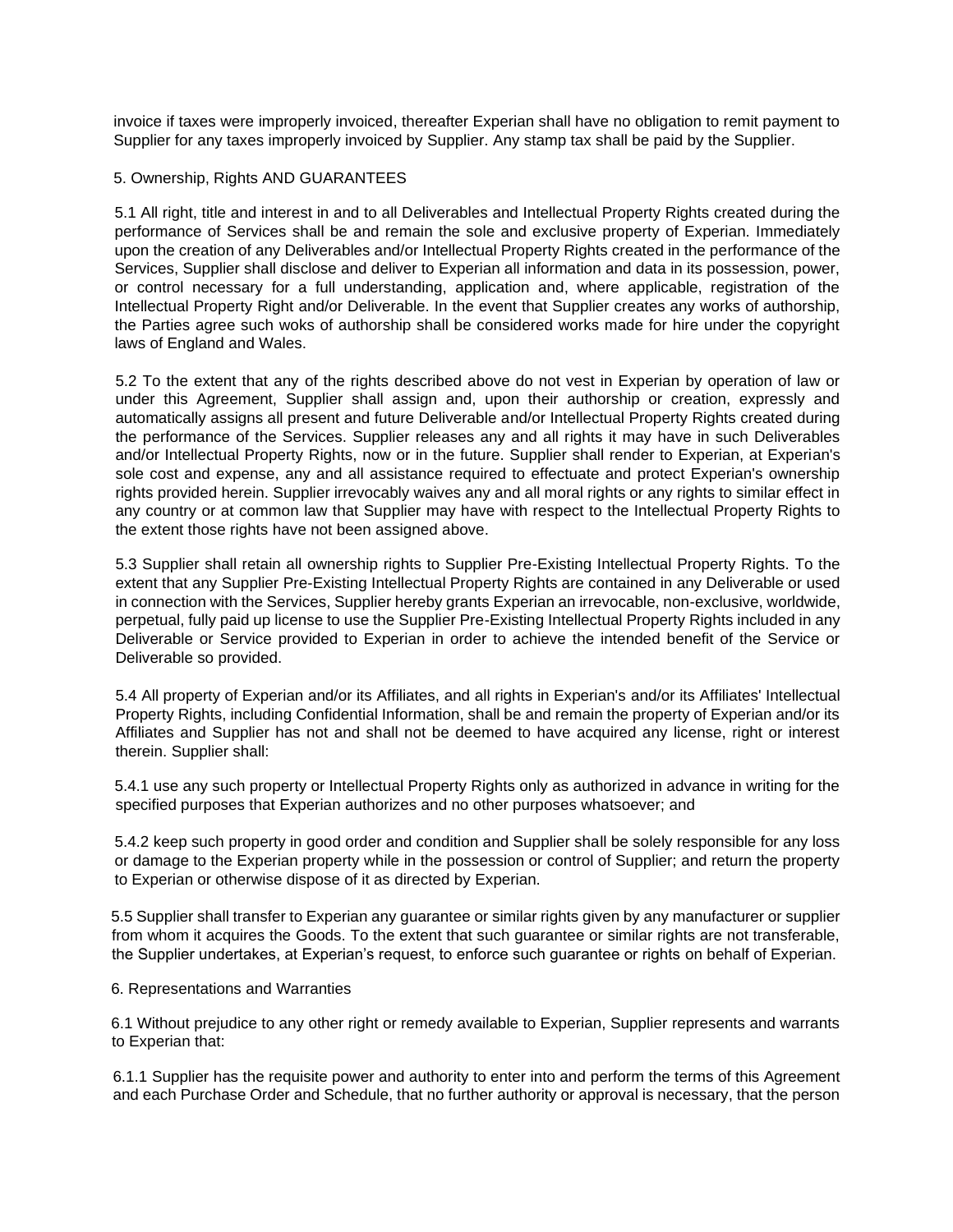executing this Agreement on its behalf has the full right and authority to fully commit and bind Supplier and that this Agreement and each Purchase Order and Schedule constitutes the valid and binding obligation of Supplier, enforceable in accordance with its terms;

6.1.2 Supplier has all necessary and advisable confidentiality and intellectual property assignment agreements with all of its Personnel who may perform the Services under this Agreement or develop the Deliverables and each such agreement is valid and enforceable;

6.1.3 To Supplier's knowledge, there are no claims, litigation or other proceedings pending or threatened which would prevent, hinder or challenge the transactions contemplated herein, including without limitation the provision of Services and Deliverables;

6.1.4 Neither the performance of the Services, the provision of the Deliverables nor the sale and/or use of the Services and/or Deliverables infringe on any Intellectual Property Rights of any third party.

6.1.5 The Goods and any Deliverables shall be free from all material defects in design, material, and workmanship.

6.1.6 All Goods it supplies shall be new, of satisfactory quality, and fit for a particular purpose held out by Supplier or made known to Supplier by Experian;

6.1.7 All Goods, Services, and/or Deliverables conform to the applicable specifications, drawings, or description detailed in any Schedule or Purchase Order; and

6.1.8 The Goods, and Services performed shall comply with applicable Law. Supplier shall be solely responsible for any and all fees, penalties and interest, which result from Supplier's failure to comply with such applicable Law.

7. Indemnification. To the fullest extent permitted by law, Supplier shall defend and indemnify and hold harmless Experian, its Affiliates, and Experian's landlord at the premises where operations will be performed and their respective Personnel , from and against all damages, liabilities, claims, losses, costs and expenses (including but not limited to reasonable attorney and expert witness fees and expenses) that the indemnified Parties may incur, suffer, become liable for, or which may be asserted or claimed against the indemnified Parties, as a result of (i) the acts, errors, or omissions of Supplier and/or any of its Affiliates, or their respective Personnel or anyone for whose acts any of them may be liable and (ii) subpoenas served on an indemnified Party as a third (3rd) party witness for any proceeding involving Supplier. The foregoing indemnification shall include, but is not limited to, a breach of any representation, warranty or covenant hereunder or a claim or threatened claim by any third party that the Goods, Deliverables or Services infringe the third party's Intellectual Property Rights (including in respect of the use or sale thereof by Experian and/or its Affiliates). Experian may participate in the defense of any claim with counsel of its choosing, at its own expense. Supplier shall not enter into any settlement of a claim without the prior written consent of Experian.

8. Insurance. Supplier will maintain at its own cost and expense (and shall cause any permitted subcontractor to maintain) insurance policies providing insurance of the kind and in the amounts generally carried by a reasonably prudent supplier in the industry, with one or more reputable insurance companies including adequate public liability insurance, professional indemnity insurance and, in respect of the Deliverables, product liability insurance. The upper limits of the insurance will be decided by Experian based on the potential of the purchase. Supplier shall upon request, from time to time, provide Experian with such evidence of insurance and payment of premiums in connection therewith, as Experian may reasonable require.

9. Confidentiality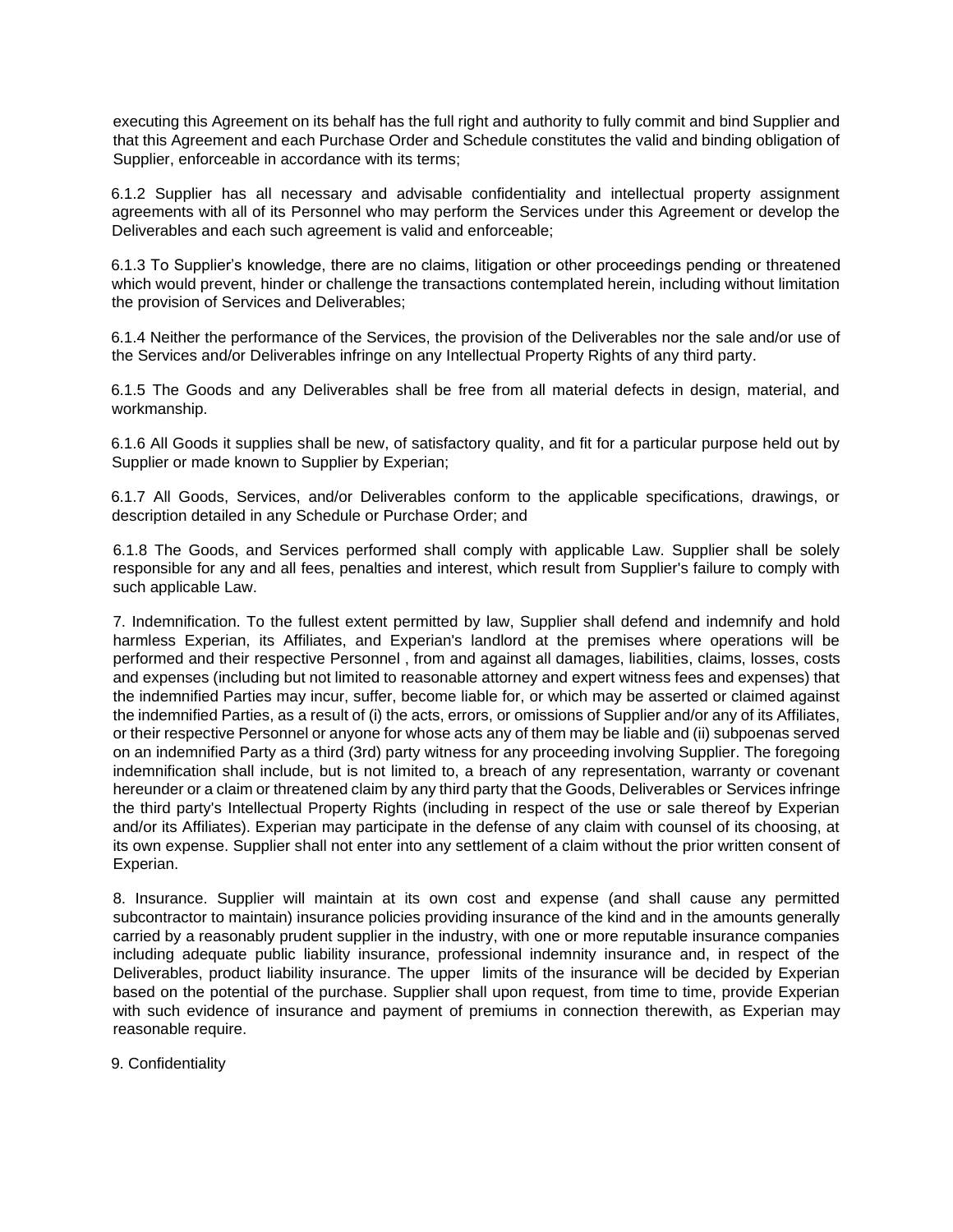9.1 Each Party shall keep all Confidential Information of the other Party and/or its Affiliates strictly confidential and shall use no less than commercially reasonable efforts to protect such Confidential Information from any use, reproduction, publication, disclosure, or distribution except as specifically authorized by this Agreement.

9.2 Supplier shall disclose such Confidential Information of Experian and/or its Affiliates to its Personnel solely on a need-to-know basis for the purpose of discharging its obligations to Experian hereunder. Supplier shall cause its Personnel to become bound by the obligations of confidentiality that bind Supplier hereunder and Supplier shall be liable for any failure by such Personnel to maintain such confidentiality.

9.3 The above-stated obligations of confidentiality do not apply to the extent such information:

9.3.1 is already in the public domain or becomes publicly available through no breach of this Agreement by the recipient;

9.3.2 that the recipient can document was independently developed by the recipient without reference to or use of the Confidential Information; or

9.3.3 is required to be disclosed by law or by a court of competent jurisdiction or by any regulatory body; provided that immediately upon receiving any such request Supplier promptly notifies Experian in writing of such requirement to enable Experian to seek a protective order to protect the confidentiality of such information, take action to assure confidential handling of the Experian Confidential Information, or take such other action as it deems appropriate to protect the Experian Confidential Information.

10. Publicity. Supplier shall not publicly disclose, including in any advertising or marketing materials or any press release or statement (i) the existence or terms of this Agreement or any Purchase Order or Schedule or (ii) the existence of any Goods, Services or Deliverables provided hereunder without prior written consent from Experian country manager which may be withheld in Experian's sole discretion. Experian shall have the right to use Supplier's logo for internal marketing purposes only without the prior written consent of Supplier.

11. REMEDIES. Supplier and Experian each acknowledge that the failure to perform their respective duties under this Agreement, including, without limitation, Sections 9 or 10, may cause the other Party to suffer irreparable injury for which such injured Party will not have an adequate remedy available at law. Accordingly, the injured Party may seek to obtain injunctive or other equitable relief to prevent or curtail any such breach, threatened or actual, without posting a bond or security and without prejudice to such other rights as may be available under this Agreement or under applicable law. For purposes of this Agreement, "equitable relief" means and includes those remedies traditionally and historically granted by courts of equity, including without limitation, injunction, attachment, declaratory relief, lis pendens, receivership, and replevin. Except as otherwise expressly provided in this Agreement, all remedies in this Agreement are cumulative and in addition to (not in lieu of) any other remedies available to a Party at law or in equity.

12. Background Screenings. All Supplier Personnel who work on-site at an Experian facility for more than one (1) business day or who will have access to an Experian network, must pass relevant criminal background check and general background investigation as further requested by Experian and prior to providing Services. The general background investigation will consist of verification of the worker's qualifications and credentials, verification of previous employment, and verification of Social Security Number. The scope and criteria of the background check can be found in Appendix 1. Supplier accepts and agrees to implement screening as required above prior to such person providing any Services under this Agreement. Such screening records may be audited by Experian. Supplier shall not be required to screen any individual where it is prohibited by law.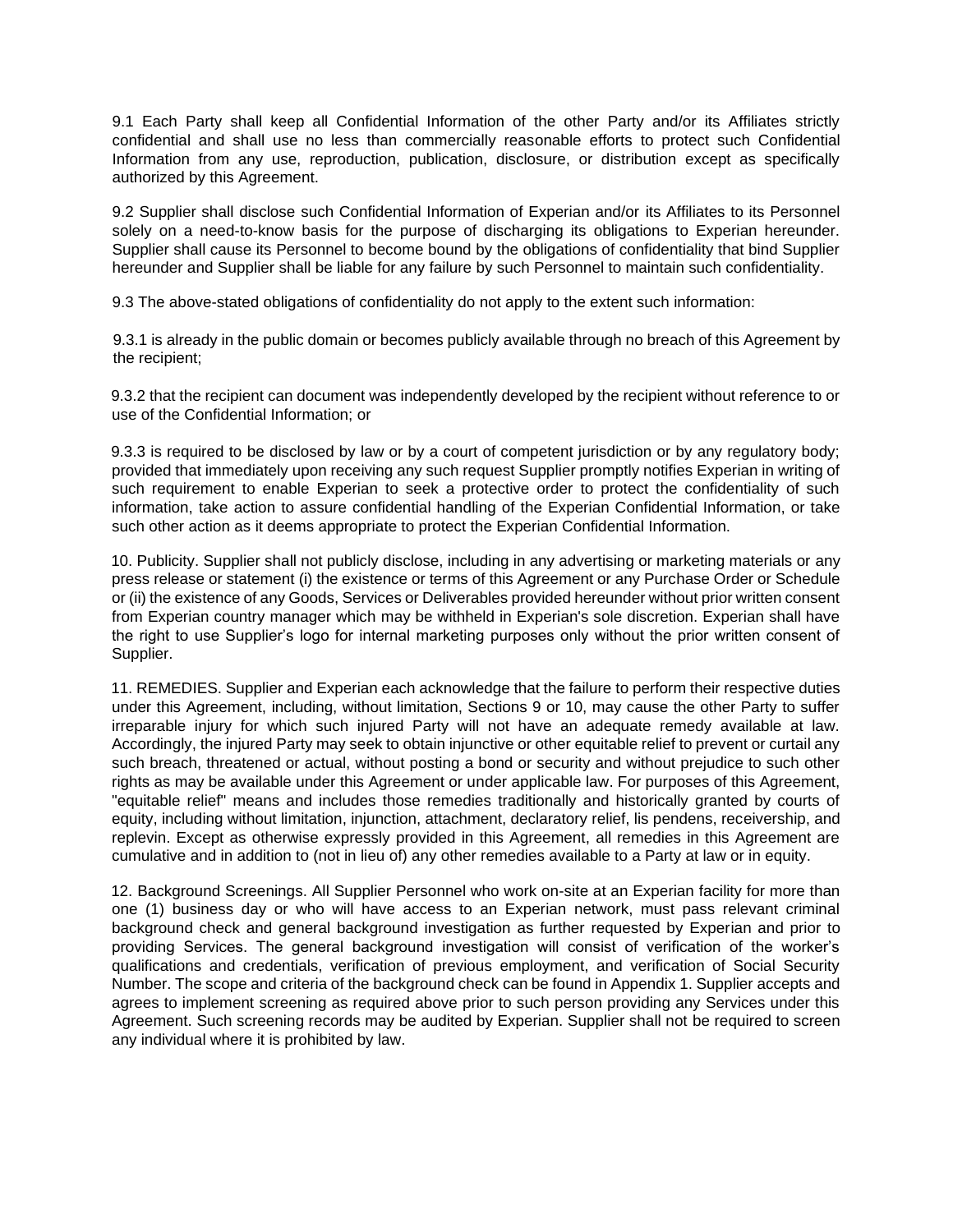13. Ethical Standards. Supplier shall and shall cause its employees, subcontractors, agents and other personnel to abide by the terms of this Agreement, including, but not limited to, the ethical standards as set forth in Appendix 1.

#### 14. General Provisions

14.1 Non-exclusive; No Minimum or Maximum. This Agreement shall not be construed as an exclusive contract. Experian may fulfill its requirements from the supplier(s) of its choice. This Agreement does not constitute a warranty, guarantee or commitment to purchase any minimum or maximum of Services or Deliverables from Supplier.

14.2 Participation. Notwithstanding anything contained herein to the contrary, any and all Affiliates of Experian may elect to participate in this Agreement under the terms set forth herein by executing, through Experian Services Corp or such Affiliate, a Schedule or issuing a Purchase Order referencing this Agreement. In the event of participation by any Affiliate, reference in this Agreement to Experian shall mean the participating entity under the applicable Schedule or Purchase Order. A breach of this Agreement by an Experian Affiliate shall not affect the rights, privileges or obligations of Experian or any other Experian Affiliate not in breach of this Agreement.

14.3 Third Party Rights. Persons or entities who are not a Party to this Agreement (other than Experian's Affiliates, as applicable) shall not have any rights under this Agreement and the Parties hereby agree that nothing in this Agreement shall be construed as creating a right that is enforceable by any person or entity that is not a Party to this Agreement or a permitted assignee of such Party.

14.4 Assignment. Supplier shall not assign, delegate, or otherwise transfer this Agreement or any of its rights under it, or purport to do any of these things, or any interest relating to this Agreement without the prior written approval of Experian. Any attempted assignment, delegation or transfer by Supplier without such approval shall be null and void ab initio. Experian may assign, transfer, sub-license or deal in any other manner with this Agreement or any of its rights under it to its Affiliates or subsequent owner without the prior written consent of Supplier. This Agreement is binding upon and inures to the benefit of the Parties and their permitted successors and assigns.

14.5 Relationship of the Parties. Supplier is an independent contractor and is not an employee, agent, partner, joint venture, or legal representative of Experian. Nothing in this Agreement is intended to, or shall, operate to create a partnership or joint venture of any kind between Supplier and Experian, nor authorize either Party to act as agent for the other. Neither Party has the authority to act in the name or on behalf of, or otherwise bind, the other Party in any way.

14.6 Labor Disputes. Whenever Supplier has knowledge that any actual or potential labor dispute is delaying or threatens to delay the timely performance of any order, Supplier shall immediately give written notice thereof, including all relevant information to Experian. Supplier agrees to insert the substance of this paragraph including this sentence in any subcontract hereunder.

14.7 Notice. Any notices (including requests, demands or other communication) to be sent by one Party to the other in connection with this Agreement shall be in writing and shall be delivered personally, by reputable overnight courier, by special delivery post (or equivalent service offered by the postal service from time to time), by facsimile transmission or by electronic mail, to the addresses of each Party as set out on the first paragraph of the first page of this Agreement or as otherwise notified in accordance with the provisions of this section. Either Party may change its notice address by giving the other Party written notice of such change in the manner specified above. Notice shall be deemed to have been duly given as follows:

14.7.1 upon delivery if delivered personally or by reputable overnight courier;

14.7.2 five (5) days after the date of posting if sent by post;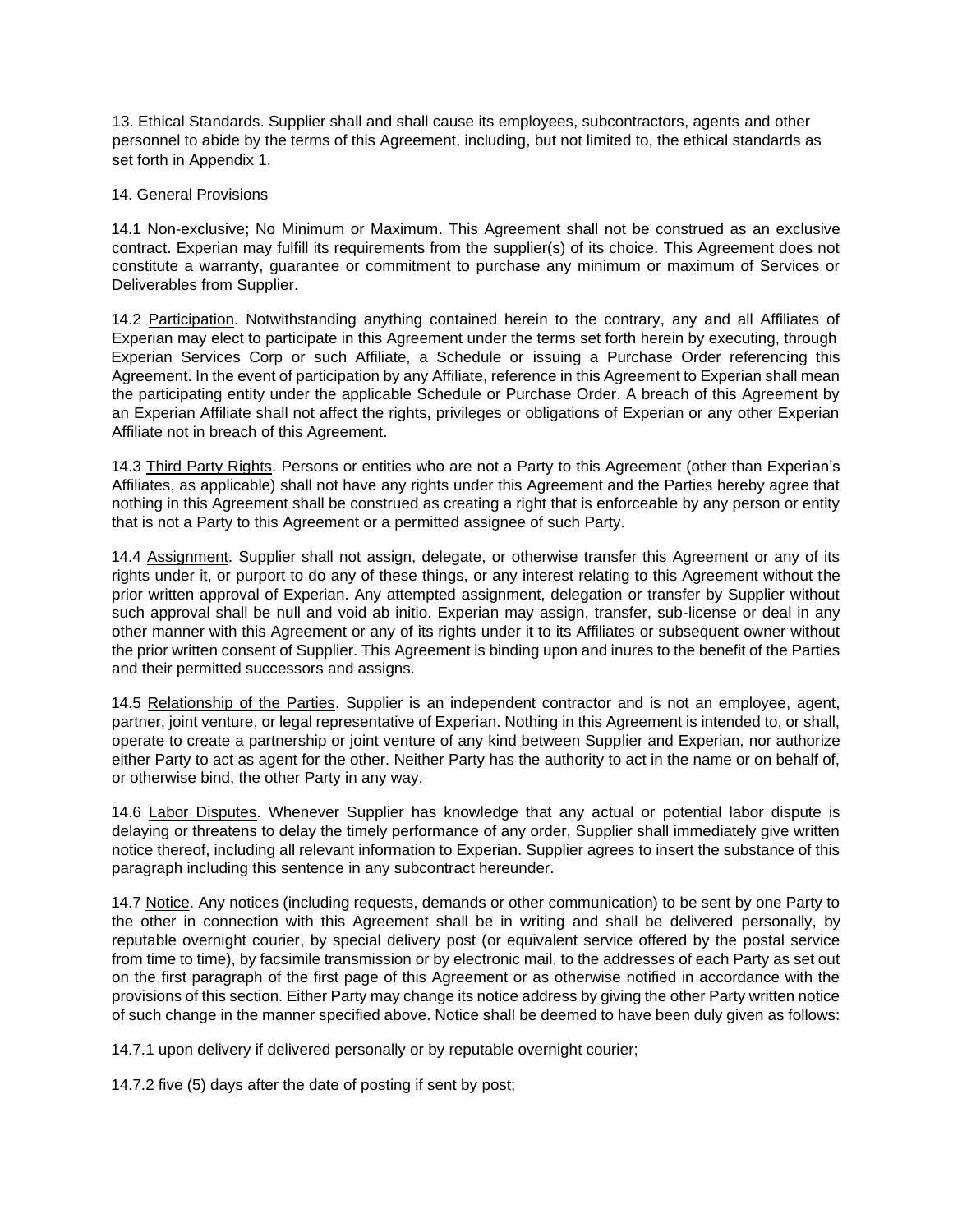14.7.3 if sent by facsimile transmission or electronic mail (to Experian at emeaprocurement@experian.com and Supplier at the email address on file with Experian), upon confirmation of receipt.

14.8 Integration and Precedence. This Agreement, its Schedules, Purchase Orders, attachments and all other documents referred to herein constitute the complete agreement of the Parties relating the subject matter hereof and supersedes any and all prior or contemporaneous agreements or understanding relating to the same subject matter, including without limitation any standard terms and conditions of Supplier. Each Schedule and Purchase Order shall incorporate therein all of the terms and conditions of this Agreement, and any reference to "this Agreement in such Schedule or Purchase Order shall include this Agreement and its attachments. If there is a conflict or inconsistency between the various documents forming this Agreement, such conflict shall be resolved by giving precedence in the following order: the Schedule; this Agreement; and the Purchase Order; except with respect to the indemnification obligations, confidentiality obligations, and limitations of liability, in which case, the terms and conditions of this Agreement shall always control.

14.9 Amendment and Waiver. No amendment or modification of any provision of this Agreement shall be valid or binding unless it is made in writing and signed by an authorized representative of each Party. Any waiver of a provision or breach must be signed by the Party waiving such breach or provision. No such waiver will be deemed a continuing waiver unless expressly stated in the signed waiver and any failure to exercise a right or remedy to which it is entitled by a Party at any time shall not be deemed a waiver of such right or remedy in any subsequent or other incident.

14.10 Interpretation. Any reference to a statutory provision includes a reference to any modification or reenactment of it from time to time. The headings and pronouns contained herein are for convenience and ease of reference only and shall not affect the construction or interpretation of this Agreement.

14.11 Severability. To the fullest extent possible, each provision of this Agreement shall be interpreted in such a manner as to be effective and valid under applicable Law. If any provision of this Agreement is finally determined to be invalid or unenforceable such provision shall be deemed to be severed from this Agreement and every other provision of this Agreement shall remain in full force and effect.

14.12 Forms. For its convenience, Experian may use its Purchase Order to order services or to specify subsequent changes, and Supplier may use its preprinted forms to acknowledge or invoice same. Notwithstanding the use of any preprinted forms, the provisions of this Agreement shall in all cases override and prevail over any differing or additional terms contained in any Supplier forms, including, without limitation, any shrink-wrap, click-wrap (or other electronic agreement), or any other terms and conditions that may be furnished in such Supplier forms and neither this Agreement nor any provision hereof shall be deemed to be superseded or otherwise changed in any way by any provision contained in any such forms and all additional terms are hereby rejected.

14.13 Survival. The provisions of this Agreement that, by their nature and content, must survive the completion, rescission, termination or expiration of this Agreement in order to achieve the fundamental purposes of this Agreement, shall so survive and continue to bind the Parties.

14.14 Governing Law. This Agreement and each Purchase Order and Schedule shall in all respects (including without limitation in respect of its validity, interpretation, construction, performance and enforcement) be governed by and construed in accordance with the laws of England and Wales without regard to its conflicts of law doctrine. English courts will be authorized

14.15 Counterparts. Either the originals or copies, including facsimile transmissions, of this Agreement, may be executed as counterparts, each of which is deemed an original and all of which constitute one and the same agreement. The signatures of all of the Parties need not appear on the same counterpart, and delivery of an executed counterpart signature page by facsimile or other electronic means is as effective as executing and delivering this Agreement in the presence of the other Party to this Agreement.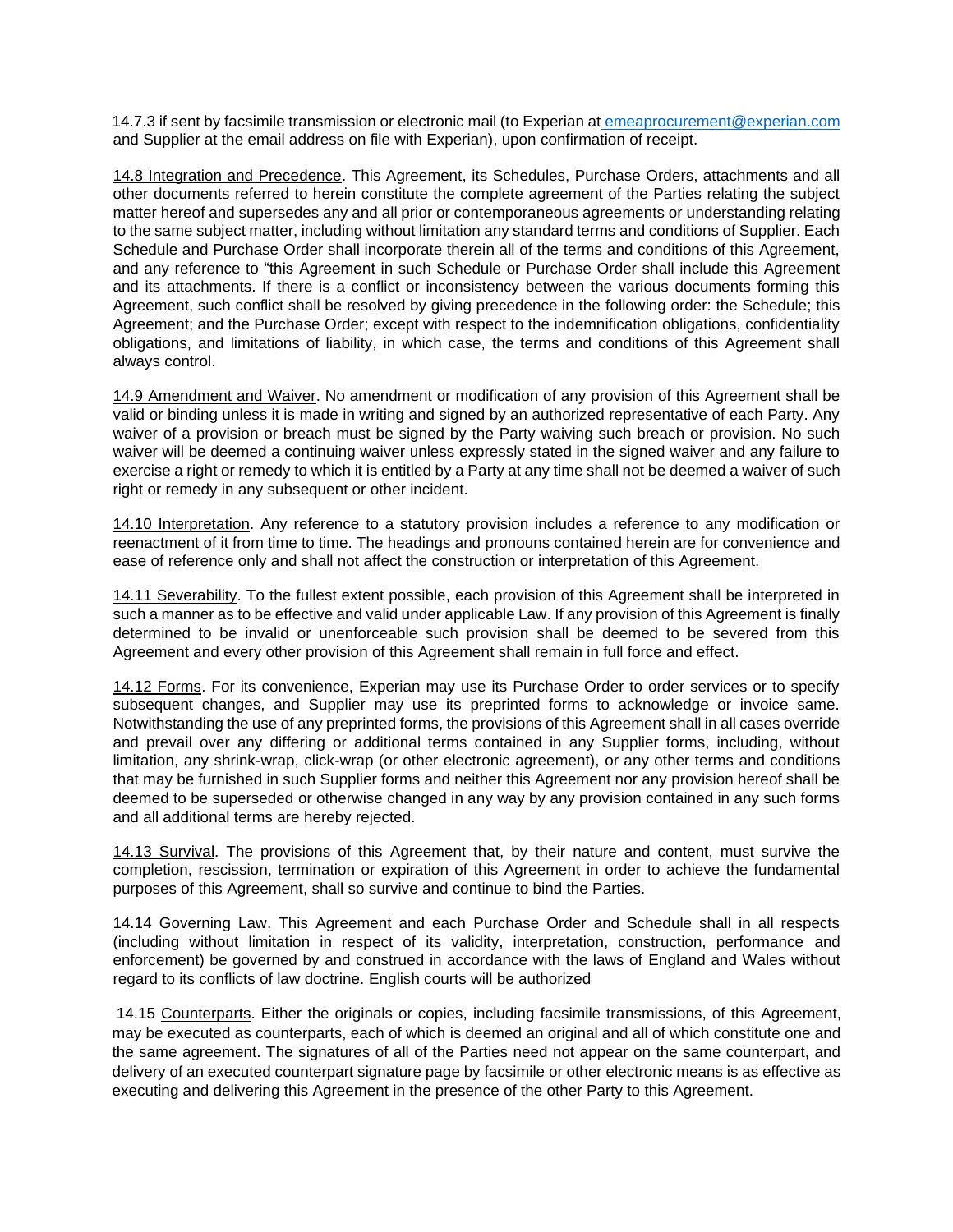14.16 Advice of Legal Counsel. Each Party acknowledges, represents and warrants that it has consulted with and has obtained the advice and counsel of its attorney and that each has executed this Agreement voluntarily after careful and independent investigation, free from any fraud, duress, coercion or undue influence of any kind, without relying upon any statements, representations or warranties, written or oral, as to any law or fact made by any other Party, not expressly set forth herein.

14.17 Language. The Parties have expressly requested that the Agreement, as well as all other related documents, including notices, be written English language. In the event of any contradiction, discrepancy or difference between the English language version and any other versions (if any) of the text of this document or any documents contemplated or referenced hereunder, the English language version shall govern.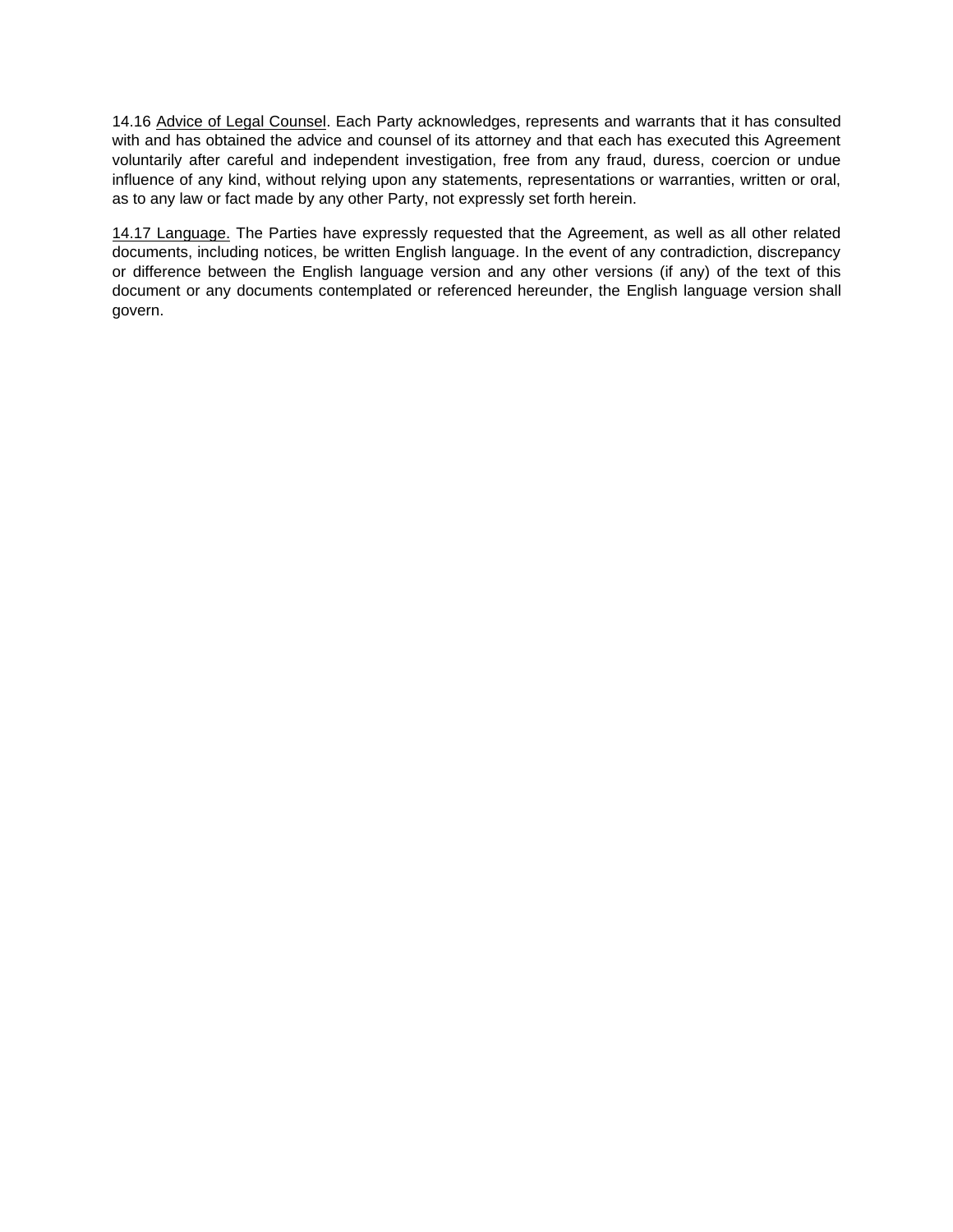### **APPENDIX 1**

## **BACKGROUND SCREENING CRITERIA**

#### **UAE Pre-employment Vetting**

# **Pre-employment Vetting Checks** 1. Pre-employment **Vetting.** Prior to performing services for Experian, all Supplier employees subcontractors or anyone else providing services to Experian provided by the Supplier who will have access to an Experian network shall undergo a pre-employment vetting check in accordance with the standards set out below. 1.1 Supplier shall perform the following pre-employment checks: (i) Will verify proof of right to work in the UAE and any other country as required under this Agreement, checking and recording documents to ensure they meet the standards and conditions laid out by the applicable authorities. (ii) will carry out a basic criminal records check and/or obtain a certificate of good standing, in each case as required by Experian (iii) will carry out an Identity check. This should be by obtaining original ID documents, the Supplier must make every effort to ensure the authenticity of these documents (iv) will carry out an Residency check to confirm current address for those individuals who are not based in the UAE. This can be by electronic authentication or by obtaining original documents dated within the last 3 month. The Supplier must make every effort to ensure the authenticity of these documents. (v) Verify the individual's employment history for a minimum of 5 years prior to the date of verification, not including gaps of under 3 months; and (vi) Verify education to confirm qualifications when relevant to the role. 1.2 The Supplier will also perform a financial check to include directorship information. 2. **Adjudication criteria.** An individual shall be deemed ineligible to perform Services for Experian without a written waiver from Experian's Human Resources Departments if the individual: (i) has answered that they do not have any detrimental financial information in their application and subsequent checks show there is detrimental information linked to them (ii) has been subjected to a bankruptcy order or has been imprisoned for failure to pay debts (iii) if there is information present that indicates the individual has a directorship or material interest in another company other than that to which the Supplier makes payments for the services delivered by the contractor to Experian. (iv) If a candidate has been convicted of any offence that is unspent. (v) materially misrepresented their education, prior employment or employment history including the positions held, or (vi) provided documentation that is unable to be verified or is identified as belonging to another individual. (vii) has gaps in referencing of 3 months or more where no satisfactory proof can be obtained detailing activities for the period.